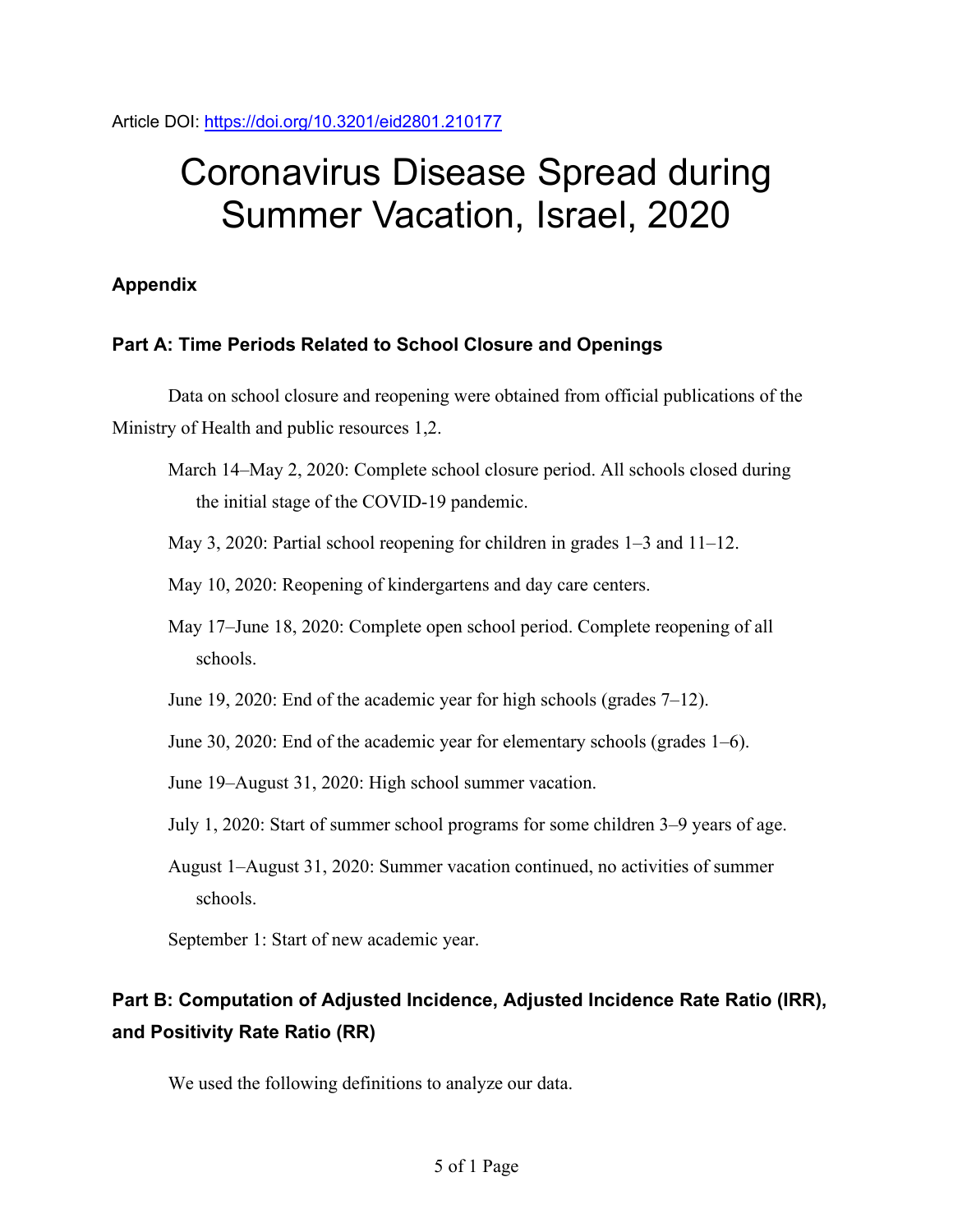#### **Adjusted Incidence**

Severe acute respiratory syndrome coronavirus 2 (SARS-CoV-2) age-specific weekly incidence rates were calculated and adjusted for the number of tests performed for the following age groups: 0–9, 10–19, 20–39, 40–59 and >60 years. For each age group, incidence rate (weekly number of new cases /100,000 population of the specific age group) was multiplied by the proportion of this age group in the general population and divided by the proportion of the weekly number of samples taken from persons of this age group out of all samples.

#### **IRR and RR for School Attendance Period**

A: Mean weekly adjusted incidence of severe acute respiratory syndrome coronavirus 2 (SARS-CoV-2) or number of tests performed in each age group during the period of regular school attendance (May–June 2020).

A1: Mean weekly SARS-CoV-2 positivity rates of samples tested in each age group during the period of regular school attendance (May–June, 2020).

a: Weekly SARS-CoV-2 adjusted incidence in each age group during the week prior to school reopening (April 26–May 2, 2020).

a1: Weekly SARS-CoV-2 positivity rates of samples tested in each age group during the week prior to school (April 26–May 2, 2020).

 $IRR = A/a$ ,

 $RR = A1/a1$ .

#### **IRR and RR for Summer Vacation Period**

A: Mean weekly SARS-CoV-2 adjusted incidence (for number of tests performed) in each age group during the period of summer vacation (July–August, 2020).

A1: Mean weekly SARS-CoV-2 positivity rates of samples tested in each age group during the period of summer vacation (July–August, 2020).

a: Weekly SARS-CoV-2 adjusted incidence in each age group during the last week of school (June 21–27, 2020).

a1: Weekly SARS-CoV-2 positivity rates of samples tested in each age group during the last week of school (June 21–27, 2020).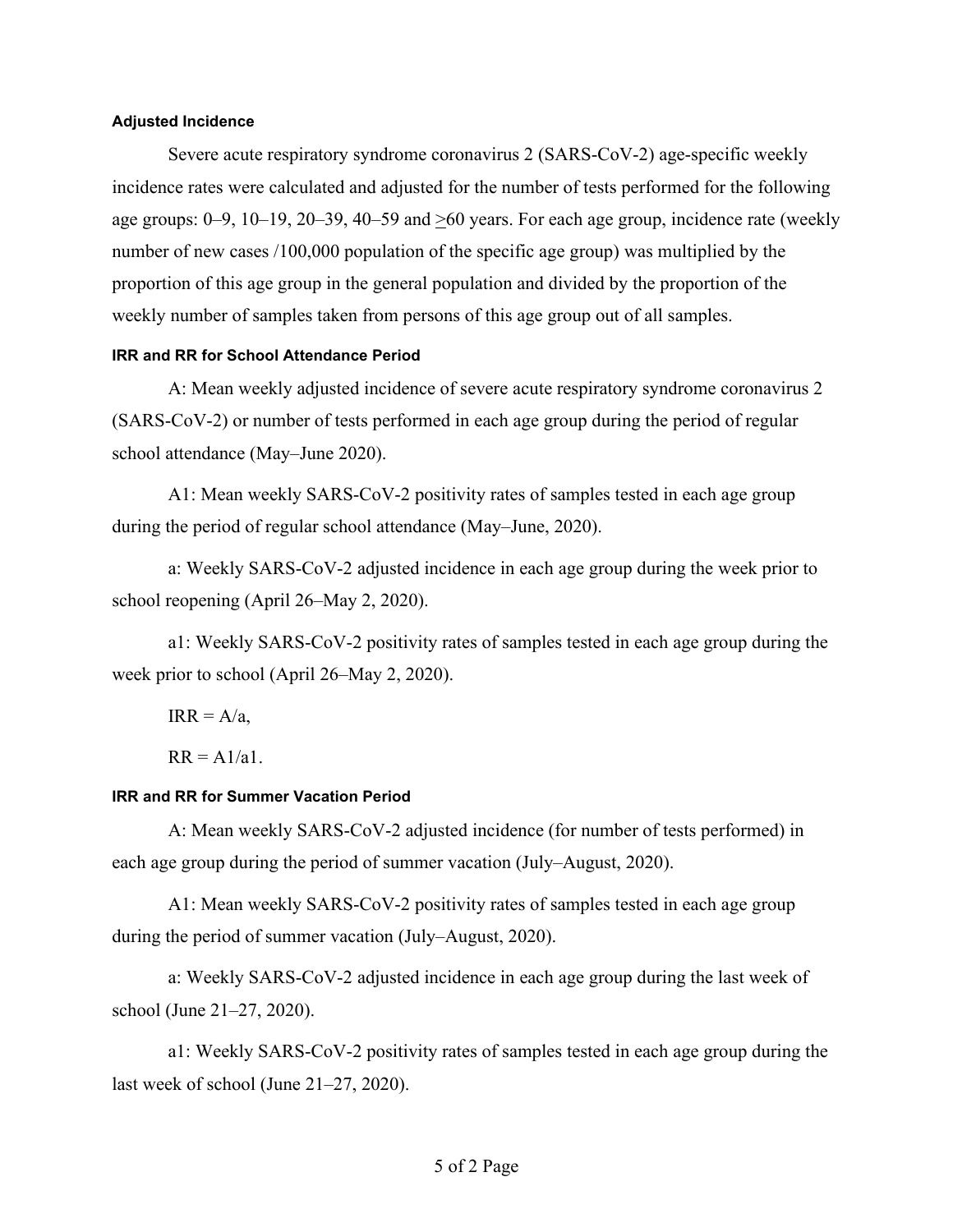$IRR = A/a$ ,  $RR = A1/a1$ .

#### **Part C: Mitigation Measures during School Attendance**

The following are the guidelines provided to schools and parents regarding reopening, May–June 2020 (*1*).

#### **Masks**

Children >7 years of age were required to wear masks in classrooms and in public areas (*2,3*). However, between May 19–22 2020, restrictions on wearing masks in classrooms and open space were lifted due to a heat wave.

#### **Daily Screening**

Parents filled in and signed a daily report of their child's health including body temperature, as a prerequisite for school attendance. There were no recommendations for screening of teachers unless they were exposed to a confirmed SARS-CoV-2 case.

#### **Social Distancing**

According to national policies, the entrance of pupils to schools should be controlled to prevent crowding. It was recommended that activities during recess should be separated between classes. However, the degree of implementation of these measures was unclear.

During the first stage of school reopening (on May 3, 2020), the children were divided to separate "capsules" that were supposed to study in different times and different days, however these restrictions were lifted on May 17 and schools were completely reopened.

#### **Taking Examinations**

In addition, specific recommendations were provided for taking examinations (*4*).

#### **Quarantine**

Classmates and teachers of SARS-CoV-2 infected pupils or teachers were required to stay in quarantine and were also screened for SARS-CoV-2 infection regardless of whether they were symptomatic or asymptomatic.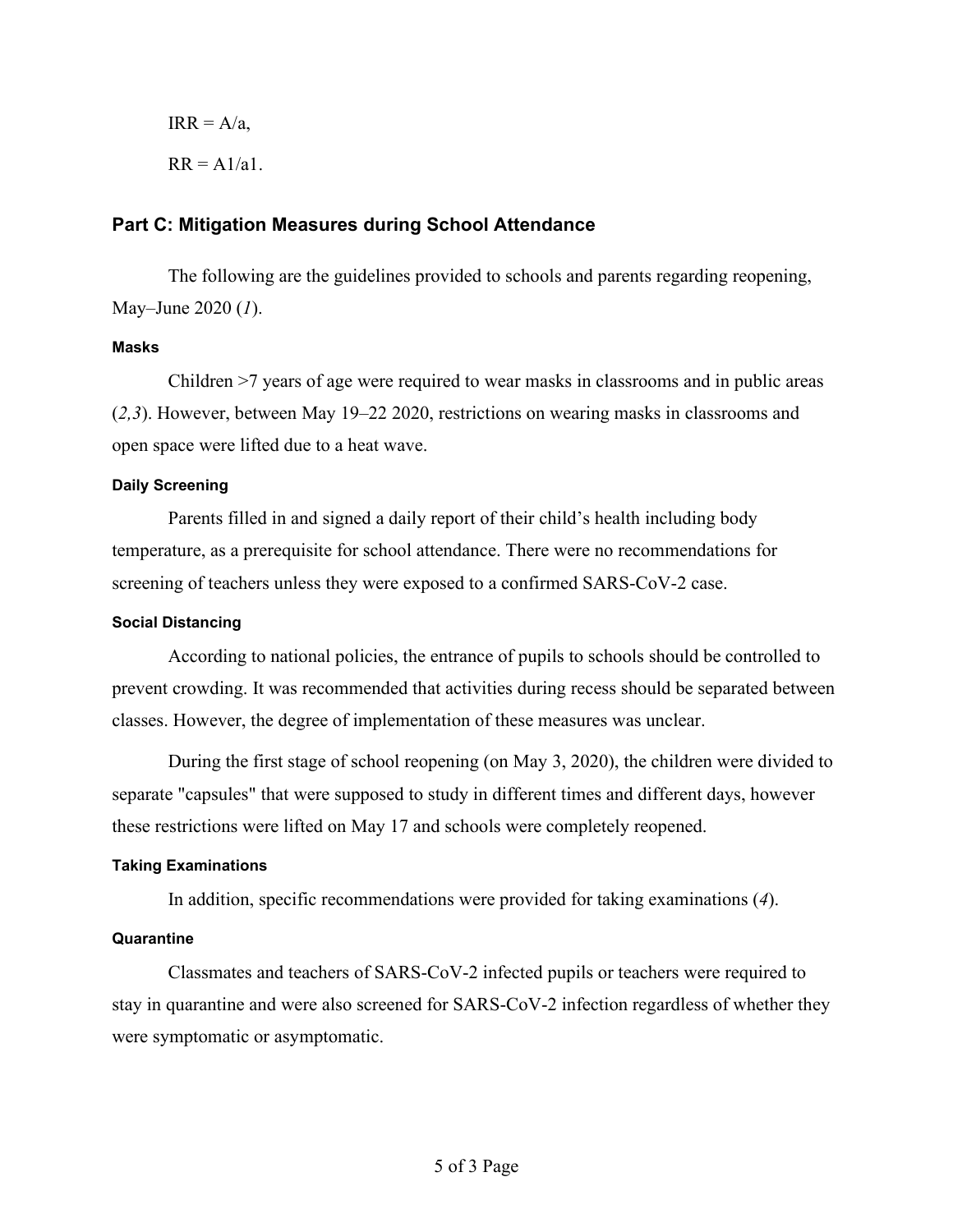#### **School Closure**

Temporary school closing was recommended if >3 cases of SARS-CoV-2 infection were identified in persons attending school.

### **Part D: Regression Analyses of Curves**

#### **Randomness**

All analyzed data were based on Israeli Ministry of Health reports of new SARS-CoV-2 infections without selection or elimination. The Ministry of Health has operated a Coronavirus Surveillance Computerized Database including the results of RT-PCR tests and epidemiological investigations with mandatory reporting of laboratory-confirmed SARS-CoV-2 infections and associated hospitalizations.

#### **Sample Size**

We have provided samples from the specific age groups that were used for creating the curves and calculating regression analyses (Appendix Table 1) and linear regression parameters (Appendix Table 2).

#### **References**

- 1. Coronavirus and Schools in Israel. Information and Research Center of the Israeli Knesset, June 21, 2021 [cited 2021 Nov 19]. https://main.knesset.gov.il/Activity/Info/mmm/pages/document.aspx?docid=A132460F-7682- EB11-810D-00155D0AEE38
- <eref>2. The Hebrew University, Jerusalem, Israel, July 31, 2020 [cited 2021 Nov 19]. https://new.huji.ac.il/sites/default/files/mainsite/files/huji\_3107.pdf
- $\epsilon$  <eref>3. Guidelines of the Ministry of Education, Israel, August 31, 2021 [cited 2021 Nov 19]. https://meyda.education.gov.il/files/Bitachon/SchoolcoronarulesofconductFullRoutine.pdf
- 4. Taking Examination during Coronavirus Pandemic: Information and Research Center of the Israeli Knesset. October 26, 2020 [cited 2021 Nov 19]. https://main.knesset.gov.il/activity/info/mmm/pages/document.aspx?ver=2&docid=7cf27135c516-eb11-8108-00155d0aee38